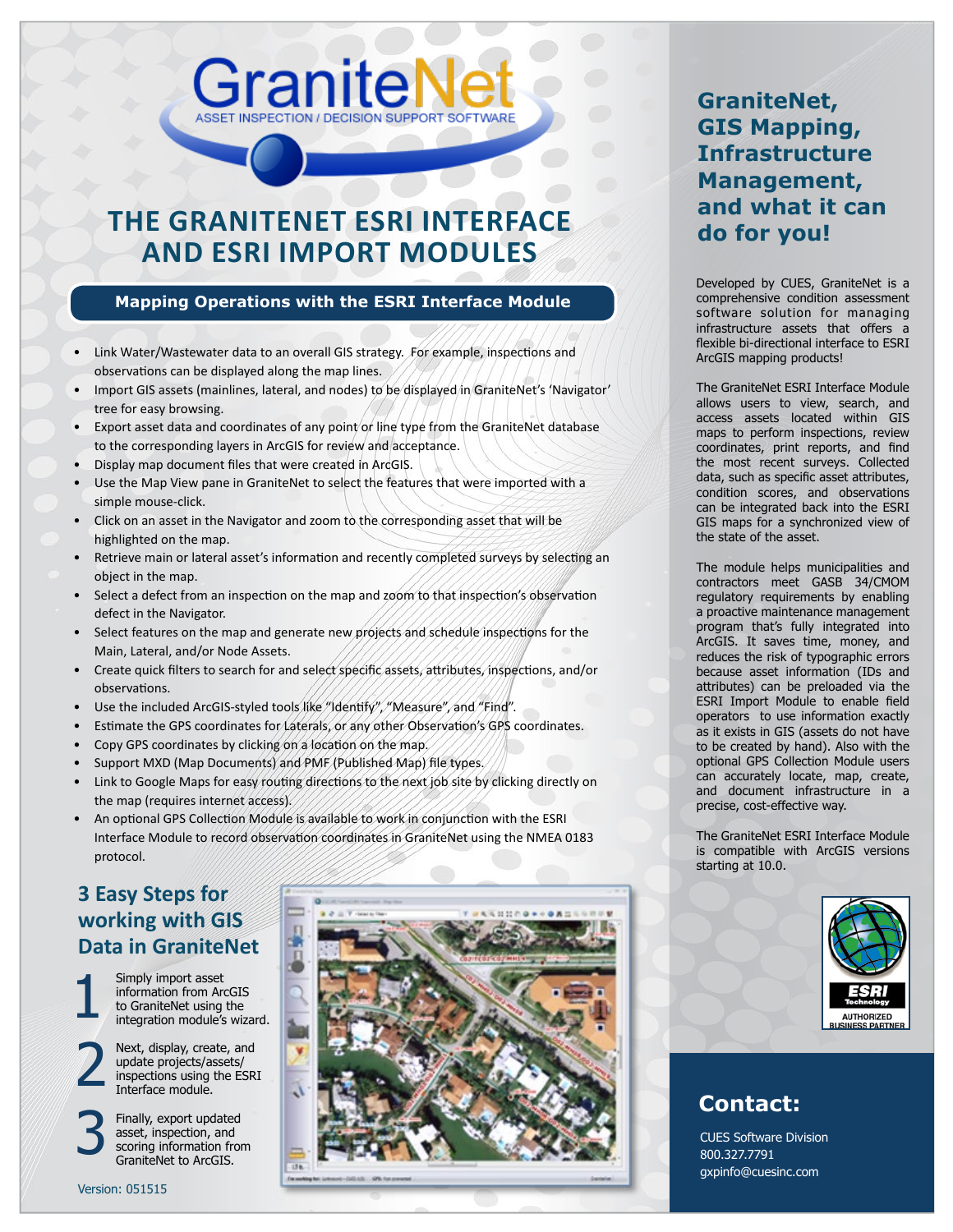### **ESRI Import module Benefits & Features**

#### **Synchronize your GraniteNet asset data with ESRI ArcGIS and vice-versa**

| <b>Rodgeter: Mulderer</b><br>I han Dies Charles & Lots & Lines               | THE COMMAN<br>Union 12 - 2 - Milway Editories @ Insection for                                                                          | $+$ $+$ $0$<br>$-7779999$<br><b>B</b> <i>D</i> di <i>T</i> clearly films |                                                |                               |             |                                        |
|------------------------------------------------------------------------------|----------------------------------------------------------------------------------------------------------------------------------------|--------------------------------------------------------------------------|------------------------------------------------|-------------------------------|-------------|----------------------------------------|
| $T = 0$                                                                      | 1. W. St. Sandark Perfect Street of Street                                                                                             |                                                                          |                                                |                               |             |                                        |
| Gustavina<br>11, tour                                                        | Aust., State Commission Australian                                                                                                     | <b>PARTHONSON</b>                                                        | Setup import from ArcGIS                       |                               |             |                                        |
|                                                                              |                                                                                                                                        | C. All Clay Balley                                                       |                                                |                               |             |                                        |
| 2 TR techniques can user:<br>9 B Linkeley AG MHS AS MHS                      | <b>Associated</b>                                                                                                                      | L. L. Line Metroleg                                                      | Configure the source and the import parameters |                               |             |                                        |
| . Oh Lylamon (40, 44-62 40) AP 67                                            | Plan anymout call:                                                                                                                     | at 111-May Manufacturer                                                  |                                                |                               |             |                                        |
| # 15 Colection W1 AR Chuttli ameth                                           | Column 1- of the<br>ARLAN-DV-MC-MA DA                                                                                                  | a U disciplidades<br>at 13 lot. Distributes                              |                                                |                               |             |                                        |
| 8 Blocketon WL MAIN AND ANCH                                                 | w<br><b>Street</b>                                                                                                                     | 6 D.S. Conflictor                                                        | Profile: CUES gNet CuesTown                    | * Manage profiles *           |             |                                        |
| A which collective best weeks and severe                                     | <b>VURS ROWN</b><br>MARTIN A                                                                                                           | u. M. Services Suitern                                                   |                                                |                               |             |                                        |
| # Blowne Wi-4FO-4501                                                         | Arizon bank<br><b><i><u>Britannich</u></i></b><br><b>September 10</b><br><b>Sedrage Mil.</b>                                           | U. W. Informer                                                           |                                                |                               |             |                                        |
| 4 Bill Columbia (40) AR427-400 AR480                                         | Ally lobals<br>Altrick Charles<br><b>WELL-MAYOR</b><br><b>John Hartun</b><br><b><i><u>Institution</u></i></b><br><b>Manager Street</b> | a p user<br>or M. Markow                                                 | Import new assets only                         |                               |             | Import asset field values as new codes |
| B Blickwhor WI MAIN AND MAIL                                                 | Ourser<br><b>Service</b><br>Team remember<br>Decision area.                                                                            | C.R. Smelling                                                            |                                                |                               |             |                                        |
| 4 TR Linkbox 302-44-03-43-02                                                 |                                                                                                                                        | $n \n  4$                                                                | Feature classes:                               |                               |             |                                        |
| # Blowny W.McGriftel                                                         | Laurence debatu<br>The fact or interested<br>Senat-singers<br><b>Experience contact</b>                                                | : If Condition Associates                                                |                                                |                               |             |                                        |
| 4 95 Greens WLM (p Ab 44 (5)                                                 |                                                                                                                                        | L & OAS famula lo<br>at M class hours                                    | Use<br>Feature class                           | GraniteNet class              | Filter      | GIS path                               |
| B. Birthdamin Mit Abrill 80, 681.61                                          |                                                                                                                                        | OD, Text                                                                 | $\vee$<br>~Lateral                             | Lateral                       | All objects | D.\CUES GNet Town\Map\\Wastewater\C    |
| . Whitehaviors left heroically service                                       | <b>Sales Electric</b>                                                                                                                  | mil-                                                                     |                                                |                               |             |                                        |
| at 199 Lampings will deviat with him (3)                                     | <b>Living method</b><br><b>Program</b><br><b>Constitution</b>                                                                          | <b>Random</b><br>$-0.25 - 56$                                            | <b>S-LitrStation</b><br>v.                     | Node (Pump Station)           | All objects | D.\CUES GNet Town\Map\Wastewater\C     |
| 0 Bl Calactor (40, 44-15-45) 44-14                                           | 5 Emale                                                                                                                                | and Children                                                             |                                                |                               |             |                                        |
| B . Bill Columbia 360-AB/CLARS AB/LTM                                        | Total angels<br>Poweright America                                                                                                      | $-15 - 30$                                                               | <b>N.W. Witerhold</b>                          | Node (Unknown May)            | All objects | D.\CUES GNet Town\Map\Wastewater\      |
| # BR Latarium AH, MrCA MS MrCF                                               | $T = 114$<br>2014<br>124                                                                                                               | or M. Seventon Red E.                                                    |                                                | Mainline (Unknown," Filtered  |             |                                        |
| 4 TR Granul AL M-DI 40-14 14-24                                              | Freezer's railrate                                                                                                                     | to M. ONE or NACP April                                                  | V ~SeverLine                                   |                               |             | DI\CUES GNet Town\Map\Wastewater\C     |
| B Bill Collection (MC Ad (Columbia) and (C)<br>. Bldgame aid sedi and and it |                                                                                                                                        | C. B. Hill Fox Fax                                                       |                                                |                               |             |                                        |
|                                                                              | Bonder Taylor (Minimum                                                                                                                 | <b>BICK/NA</b>                                                           |                                                |                               |             |                                        |
| # Bluncher are seen an area<br>a Bi Laberton Mill Afrika Ald Afrika          | Additional USA                                                                                                                         | m/l<br>$-1-1$                                                            |                                                |                               |             |                                        |
| 0 Blinkin Wildelbarg                                                         | <b>Incentive Len</b>                                                                                                                   | $\frac{1}{2}$ and $\frac{1}{2}$ and $\frac{1}{2}$                        |                                                |                               |             |                                        |
| 2 Bill Culochiat (all) Medit all) AP67                                       | <b>SHEERLY GUILEY AN</b>                                                                                                               | $-4$ at                                                                  | Add classes                                    | Delete class<br>Relationships | Analyze.    | Import codes                           |
| # Winterer as self as seat                                                   | <b>Bongstein</b>                                                                                                                       | and Grant<br><b>Carl France</b>                                          |                                                |                               |             |                                        |
| * IN Columns (40) APOS ASSAULT                                               |                                                                                                                                        | L. R. GO. Text Red.                                                      | Filtered assets                                |                               |             |                                        |
| # Blinks With Start                                                          |                                                                                                                                        | <b>Clash</b>                                                             |                                                |                               |             |                                        |
| 24. All Calculus and Abrill AV Abett                                         |                                                                                                                                        | m <sup>3</sup>                                                           |                                                |                               |             |                                        |
| * IR Linkery AID M-LL AGLANDE                                                |                                                                                                                                        | mentionals.<br><b>COLLAR</b>                                             |                                                |                               |             |                                        |
| # BS Coleman MEAN-LOADLAND                                                   |                                                                                                                                        | $-0.11$                                                                  |                                                |                               |             |                                        |
| 4 Bl Linker W14415414404                                                     |                                                                                                                                        |                                                                          |                                                |                               |             | Cancel<br>Import                       |

For ease-of-use, the GraniteNet ESRI Import Module includes a unique synchronization wizard that's designed to import feature classes, asset data of any point or line type, and coordinates from ArcGIS to GraniteNet.

Create field mapping rules between the ArcGIS and GraniteNet data to specify only the specific information you wish to exchange.

# **GPS Collection Module Benefits & Features**

The ESRI Interface Module supports GPS devices with the optional GPS Collection Module and provides the ability to obtain the current coordinates of a Node, Lateral, or Observation in two different ways:

- By connecting the GPS receiver directly to the computer
- By Entering the GPS coordinates manually

The GPS Collection Module works with the pipeline data acquisition system, ESRI Interface Module, and TV inspection system to perform numerous beneficial operations:

- Connects to the GPS receiver device, extracts the current coordinates, and shares the information with Node, Lateral, or Observation screens.
- The GraniteNet GPS module supports the NMEA-0183 protocol compatible GPS receivers working through the COM (RS-232) hardware interface.
- Display and obtain the current GPS coordinate(s) for the following objects:
	- o the single coordinate of a Node
	- o two coordinates (end points) of the Lateral Asset's connection and end points
	- o the single coordinate of a specific observation
- The toolbar displays the current state (accuracy parameters) and coordinate that's transmitted by the GPS receiver.

GPS

GPS: Connected Fix: GPS SATS: 4 ASNR: 25.75 HDOP: 2.8 PDOP: 1.4 28°33.79702'N / 081°52.51215'W / 78m